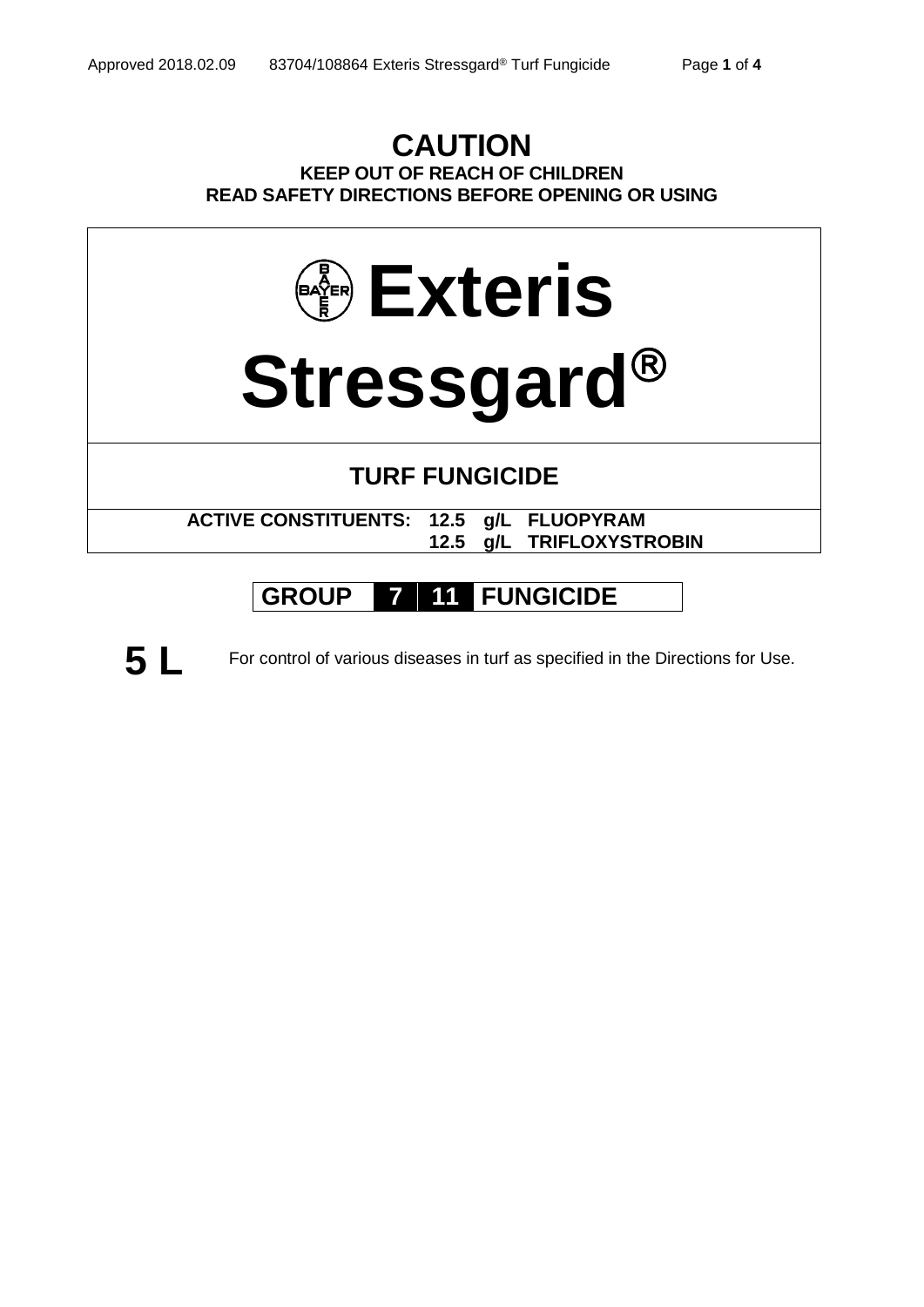### **DIRECTIONS FOR USE RESTRAINTS**

DO NOT apply by aircraft

### **SPRAY DRIFT RESTRAINTS**

**DO NOT** apply with spray droplets smaller than a **MEDIUM** spray droplet size category according to nozzle manufacturer specifications that refer to ASAE S572 Standard to the BCPC Guideline.

**DO NOT** apply when wind speed is less than 3 or more than 20 kilometres per hour as measured at the application site.

**DO NOT** apply during surface temperature inversion conditions at the application site.

Users of this product **MUST make an accurate written record** of the details of each spray application within 24 hours following application and **KEEP** this record for a minimum of 2 years. The spray application details that must be recorded are:

- **1**. date and start and finish times of application;
- **2**. location address and areas sprayed;
- **3**. full name of this product;
- **4**. amount used per hectare and number of hectares applied to;
- **5**. situation and disease;
- **6**. wind speed and direction during application;
- **7**. air temperature;

**8**. nozzle brand, model and type and spray system pressure measured during application;

**9**. name and address of person applying this product.

(Additional record details may be required by the State or Territory where this product is used).

### **MANDATORY NO-SPRAY ZONES**

**DO NOT** apply if there are aquatic and wetland areas, including aquacultural ponds or surface streams and rivers, within 5 metres downwind from the application area.

| <b>CROP</b> | <b>DISEASE</b>                                                                                                                                                                                                                                                                                                         | <b>RATE</b>                                | <b>CRITICAL COMMENTS</b>                                                                                                                                                                                                                                                                                                                                                                                                                 |
|-------------|------------------------------------------------------------------------------------------------------------------------------------------------------------------------------------------------------------------------------------------------------------------------------------------------------------------------|--------------------------------------------|------------------------------------------------------------------------------------------------------------------------------------------------------------------------------------------------------------------------------------------------------------------------------------------------------------------------------------------------------------------------------------------------------------------------------------------|
| Turf        | Fusarium or<br>Microdochium patch<br>(Microdochium nivale);<br>Dollar spot<br>(Sclerotinia<br>homoeocarpa);<br>Helminthosporium<br>disease<br>(Bipolaris spp.,<br>Drechslera spp.,<br>Exserohilum spp.);<br>Brown patch<br>(Rhizoctonia solani);<br>Gray leaf spot<br>(Pyricularia grisea);<br>Rust<br>(Puccinia spp.) | 10 $L/ha$<br>Water volume:<br>400-800 L/ha | Apply on a 14-28 day spray interval to<br>established turf when conditions are<br>favourable for disease development. Use<br>shorter spray interval under high disease<br>pressure or for early curative treatment.<br>For Brown Patch control, apply sufficient<br>irrigation to wash the product into the<br>crown and upper root zone.<br>Apply a maximum of four applications per<br>year.<br>Apply a maximum of 40 L / ha per year. |

### **NOT TO BE USED FOR ANY PURPOSE OR IN ANY MANNER CONTRARY TO THIS LABEL UNLESS AUTHORISED UNDER APPROPRIATE LEGISLATION**

### **WITHHOLDING PERIOD**

DO NOT graze treated turf or lawn; or feed turf or lawn clippings from any treated area to poultry or livestock.

### **GENERAL INSTRUCTIONS**

### **Application**

Good control requires good coverage. Application should be made using sufficient water to ensure thorough coverage.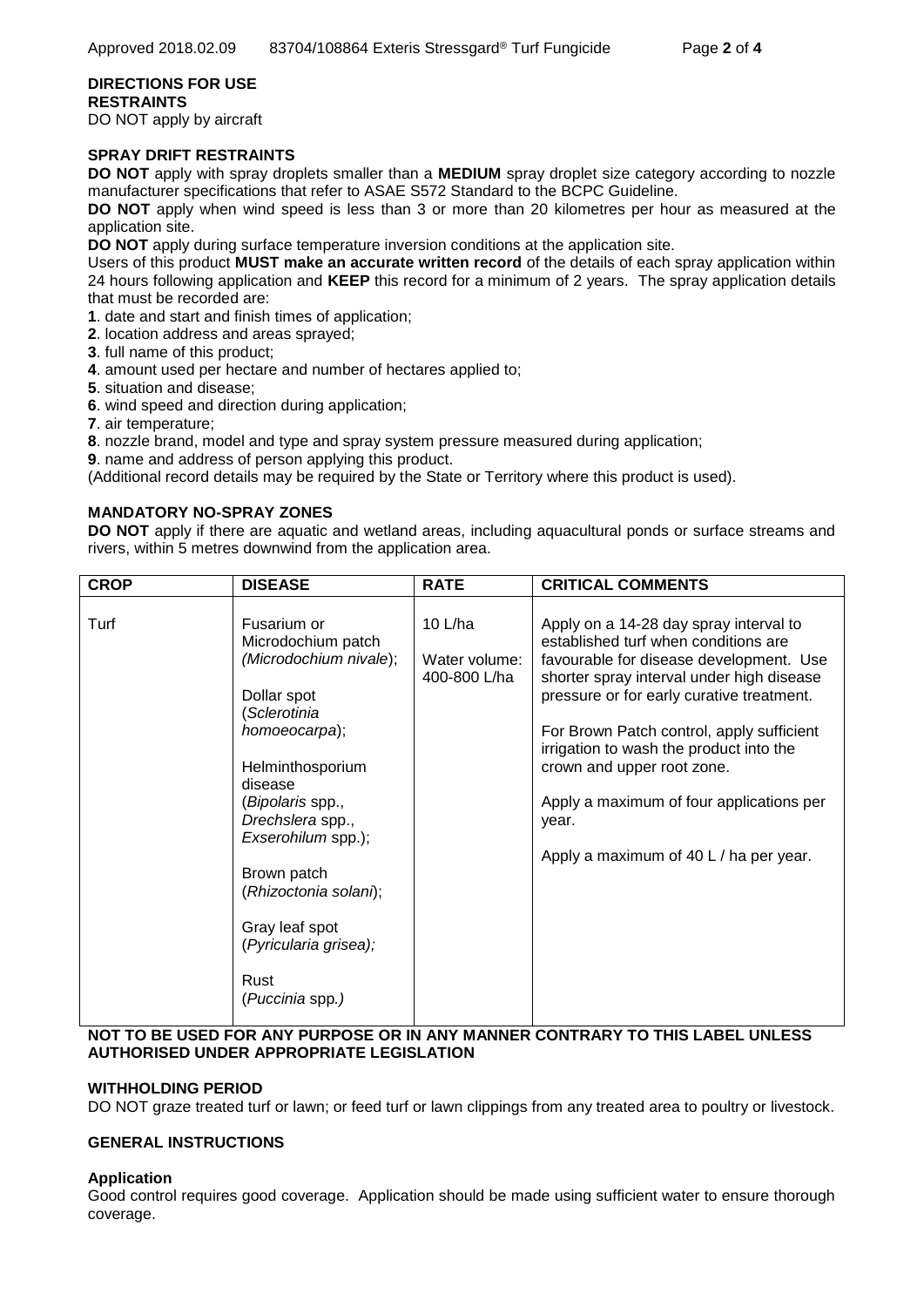### **IPM Compatibility**

Risk to non-target insects: Exteris may have adverse effects on some non-target beneficial insects, in particular predatory bugs (e.g. *Orius* spp.). Safety to ladybirds and syrphid flies has not been evaluated. This risk should be taken into account where integrated pest management utilising these organisms is practised.

### **Compatibility**

As formulations of other manufacturers' products are beyond the control of Bayer, all mixtures should be tested prior to mixing commercial quantities.

**RESISTANCE WARNING GROUP 7 11 FUNGICIDE**

Exteris Stressgard Turf Fungicide is a combination of a succinate dehydrogenase inhibitor (SDHI) and a quinone outside inhibitor (QoI) fungicide. For fungicide resistance management Exteris Stressgard is both a Group 7 and a Group 11 fungicide. Some naturally occurring individual fungi resistant to Exteris Stressgard and other Group 7 and Group 11 fungicides may exist through normal genetic variability in any fungal population. The resistant individuals can eventually dominate the fungal population if these fungicides are used repeatedly. These resistant fungi will not be controlled by Exteris Stressgard and other Group 7 and Group 11 fungicides, thus resulting in a reduction in efficacy. Since the occurrence of resistant fungi is difficult to detect prior to use, Bayer CropScience Pty Ltd accepts no liability for any losses that may result from the failure of Exteris Stressgard to control resistant fungi.

### **PRECAUTIONS**

**Re-entry period** Do not allow entry into treated areas until the spray has dried.

### **PROTECTION OF WILDLIFE, FISH, CRUSTACEANS AND ENVIRONMENT**

Very toxic to aquatic life. DO NOT contaminate wetlands or water courses with this product or used containers.

### **PROTECTION OF LIVESTOCK**

DO NOT graze treated turf or lawn; or feed turf or lawn clippings from any treated area to poultry or livestock.

### **PROTECTION OF CROPS, NATIVE AND OTHER NON-TARGET PLANTS**

DO NOT apply under weather conditions, or from spraying equipment, that may cause spray to drift onto nearby susceptible plants/crops, cropping lands or pastures.

### **STORAGE AND DISPOSAL**

Store in the closed, original container in a cool, well-ventilated area. DO NOT store for prolonged periods in direct sunlight. Triple or preferably pressure rinse containers before disposal. Add rinsings to spray tank. DO NOT dispose of undiluted chemicals on site. If recycling, replace cap and return clean containers to recycler or designated collection point. If not recycling, break, crush or puncture and deliver empty packaging for appropriate disposal to an approved waste management facility. If an approved waste management facility is not available bury the empty packaging 500 mm below the surface in a disposal pit specifically marked and set up for this purpose clear of waterways, desirable vegetation and tree roots, in compliance with relevant Local, State or Territory government regulations. DO NOT burn empty containers or product. DO NOT re-use empty containers for any other purpose.

### **SAFETY DIRECTIONS**

May irritate the eyes. Repeated exposure may cause allergic disorders. Avoid contact with eyes. When handling product, wear chemical resistant gloves. Wash hands after use.

### **FIRST AID**

If poisoning occurs, contact a doctor or Poisons Information Centre (telephone 13 11 26)

### **SAFETY DATA SHEET**

Additional Information is listed in the Safety Data Sheet which is available at www.environmentalscience.bayer.com.au.